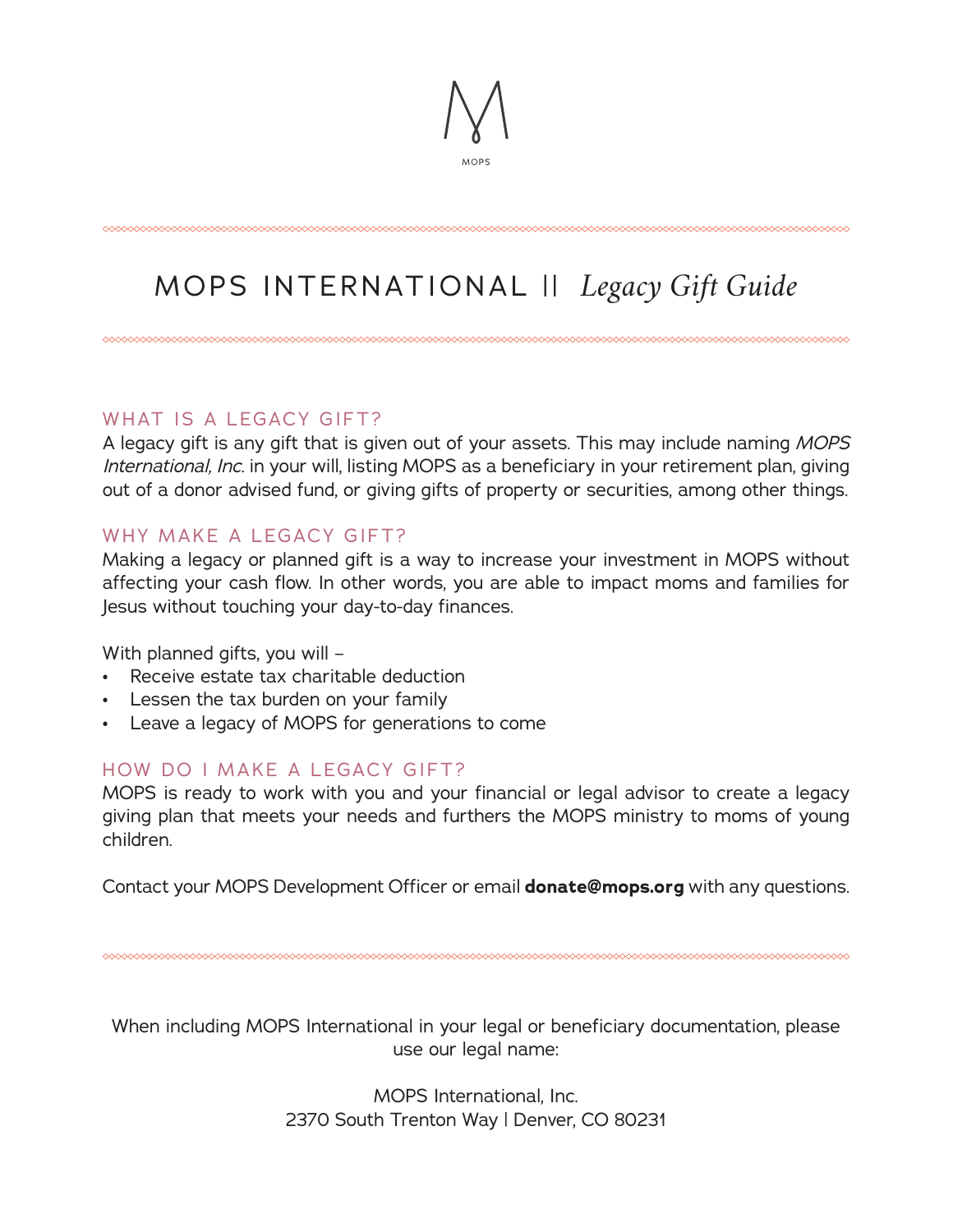## MOPS INTERNATIONAL || *Legacy Gift Guide*

## *What Types of Planned Gifts Are There?*

### 1. GIFTS ANYONE CAN MAKE

Often, these gifts do not affect your cash flow and may cost you nothing in your lifetime.

#### *Gifts From Your Will or Trust*

Simply include *MOPS International, Inc.* in your will or trust.



#### *Naming MOPS International As a Beneficiary*

Simply include *MOPS International, Inc.* in your will or trust.



*Gifts of Stocks and Appreciated Securities*

A gift of stocks may allow you to claim a tax deduction on the appreciated value of your securities and you will pay no capital gains tax on your donation. Contact your brokerage firm to transfer stocks or securities to *MOPS International, Inc*.



#### *Retirement Plan*

Retirement funds paid to your children can be heavily taxed, but will be tax-free when given to *MOPS International, Inc*.